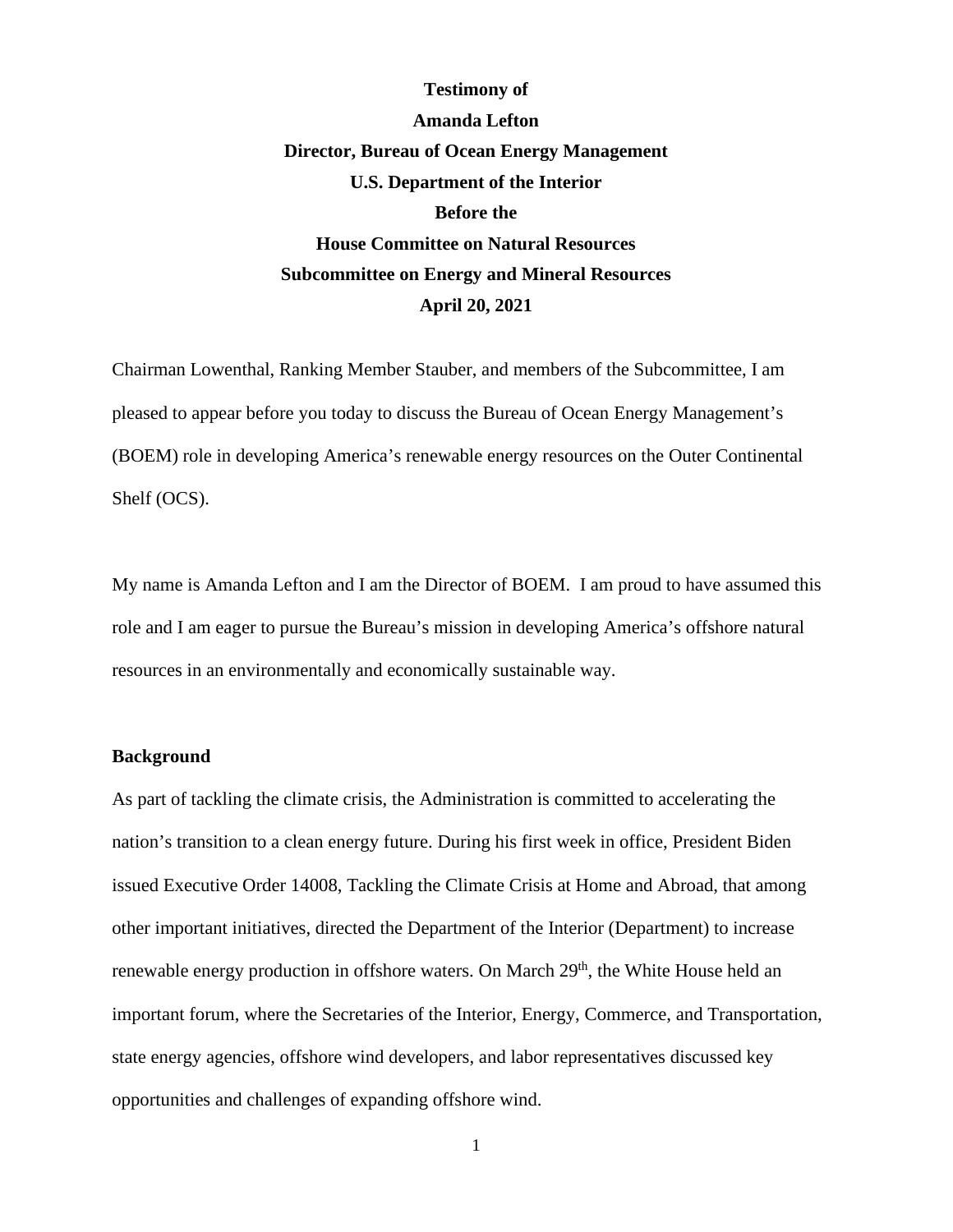As part of this forum, the Departments of the Interior, Energy, and Commerce committed to a target to deploy 30 gigawatts of offshore wind by 2030. The Department also announced the finalization of the New York Bight Wind Energy Areas, and the initiation of the review of what could be the third commercial project, Ocean Wind offshore New Jersey. In addition to these announcements, the other participating agencies, Departments of Transportation, Energy and Commerce, all advanced measures to encourage offshore wind development. Taken together, these announcements represent a sea change for our process, demonstrating an "all of Government" approach, that will catalyze the offshore wind industry in the United States. To achieve this important and ambitious strategy, I look forward to working with all of you to ensure our offshore renewable energy resources are developed with input from diverse partners and stakeholders, in an environmentally responsible way, while creating good-paying American jobs.

BOEM's delegated authority to manage renewable energy development on the OCS gives us a critical role in implementing the Administration's offshore wind agenda. Leasing activities to date include eight (8) competitive lease sales that have generated over \$472 million in high bids. We now have seventeen (17) active commercial-scale wind energy leases, including at least one off each state from Massachusetts to North Carolina. On these wind energy leases, BOEM has received fourteen (14) project development proposals submitted by industry. BOEM additionally has one research lease to investigate potential marine hydrokinetic sources offshore Oregon.

The finalization of the New York Bight Wind Energy Area, nearly 800,000 acres of shallow water between Long Island and the New Jersey coast, and the advancement of Ocean Wind, a commercial-scale project off the coast of New Jersey represent tangible progress towards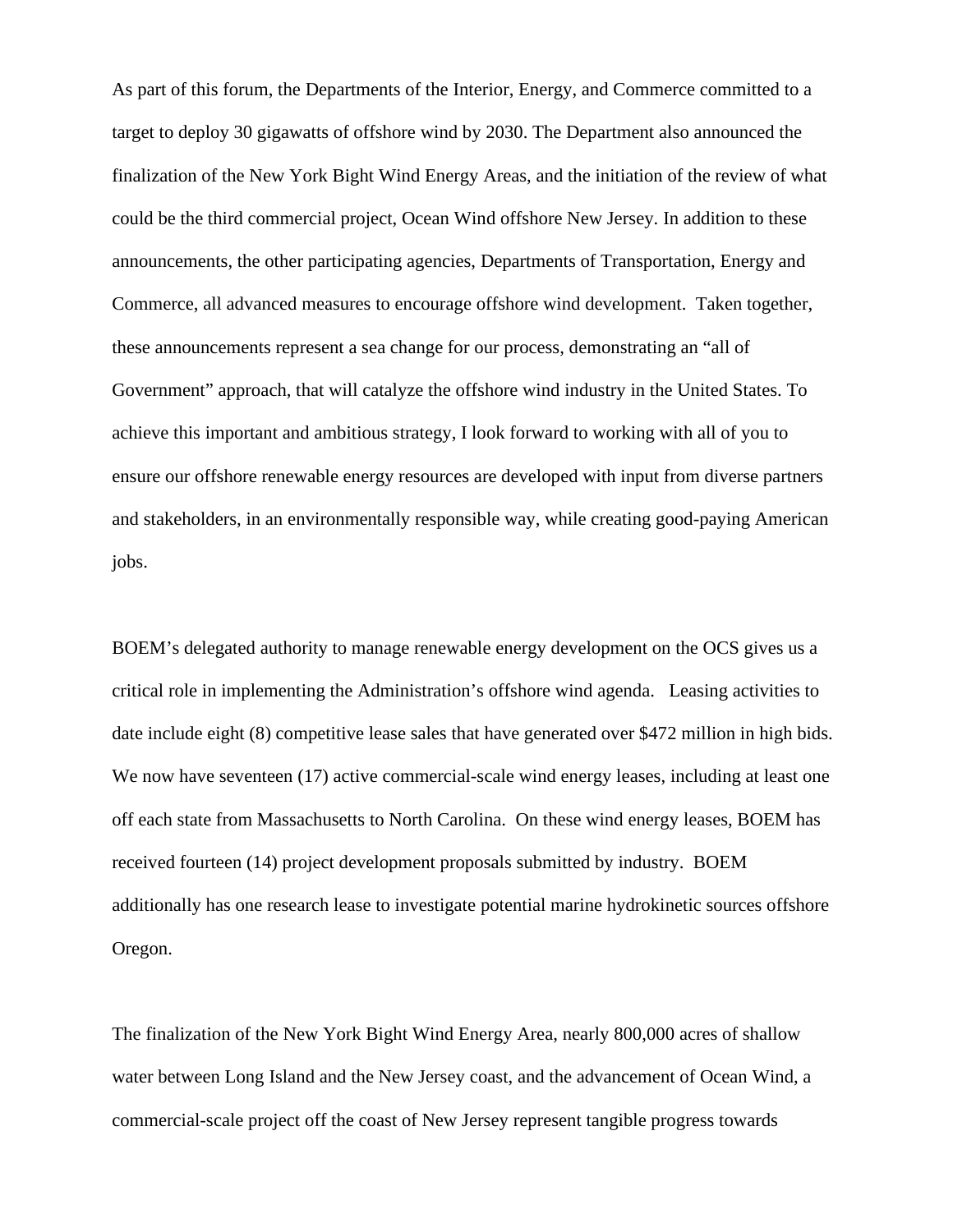achieving the Administration's ambitious offshore wind agenda. These accomplishments are the product of BOEM's diligent work identifying wind energy areas based on environmental and multiple use considerations, industry participation, Tribal consultation, stakeholder outreach, public input, and cooperation with affected states. Moving forward, BOEM will continue to drive progress by creating a more certain process for offshore wind development for the industry, government partners, ocean users, such as the commercial fishing industry, and other stakeholders.

State interest in pursuing offshore renewable energy development is readily apparent through both enacted state legislation ensuring offtake for OCS wind energy production and publicly stated clean energy goals. BOEM anticipates continued interest in our Renewable Energy Program as we lead this valuable effort in support of the Nation's climate goals and efforts to accelerate job creation through clean renewable energy.

The legislation being discussed today is certainly related to BOEM's efforts to advance our offshore renewable energy program to achieve the Administration's ambitious offshore wind goals. Deploying 30 gigawatts of offshore wind by 2030 will require a trained workforce. Meeting this target could employ more than 44,000 workers in the offshore wind industry and create nearly 33,000 additional jobs in communities supported by offshore wind activity by 2030.

**H.R. 998, the Offshore Wind Jobs and Opportunity Act**, recognizes the need and opportunity to provide educational and career training programs for employment in the growing offshore wind industry. While the Department supports the goals of the legislation, we continue to review how it would integrate into the nascent offshore wind development program.

3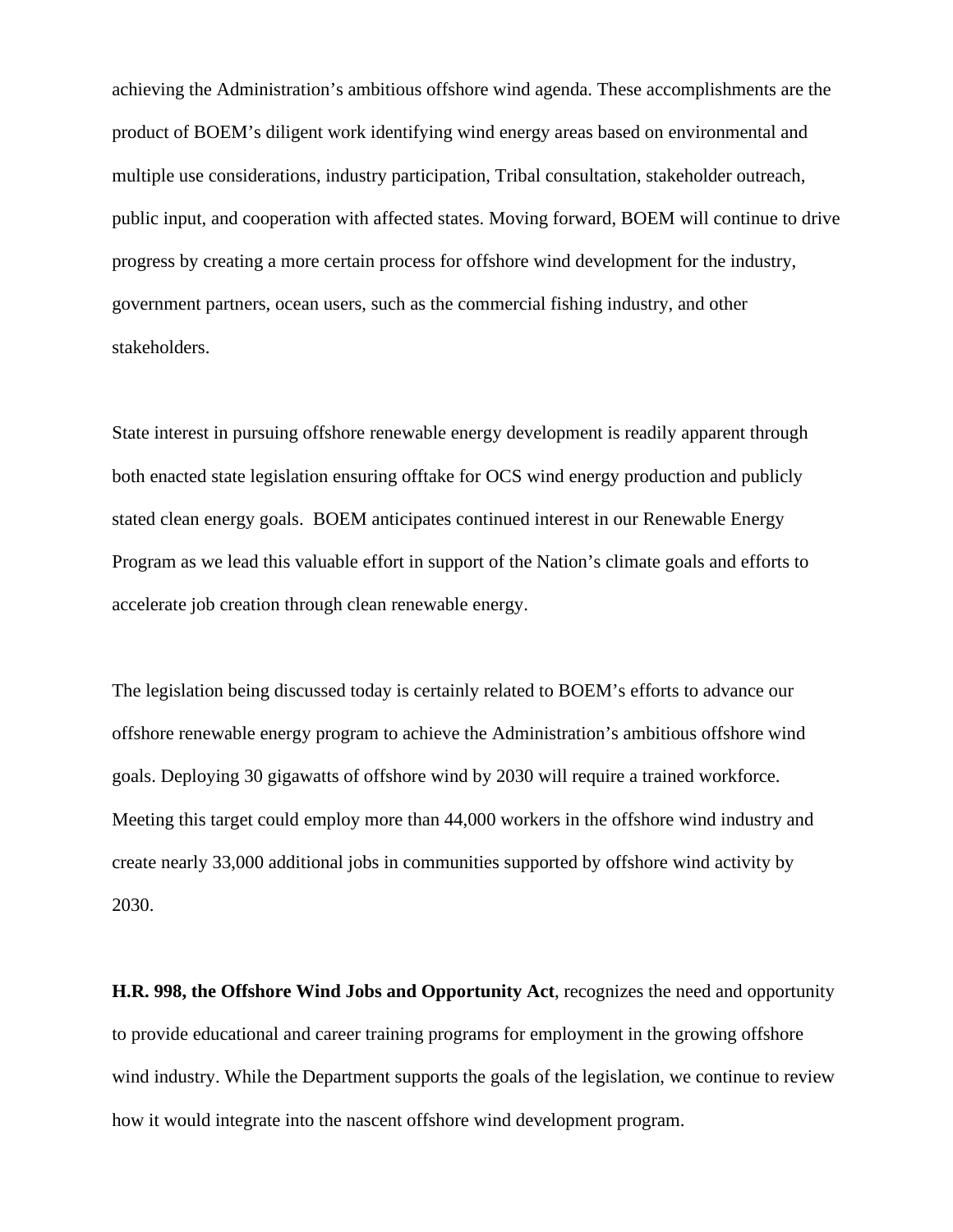As BOEM continues to advance offshore wind projects in the Atlantic, we look forward to exploring possibilities in new areas as well**. HR 1689, the Offshore Renewable Energy for Territories Act,** would expand BOEM's authority to manage renewable energy development under the OCS Lands Act to America's territories and possessions. This creates an important opportunity for these regions to take advantage of their natural resources to further the energy security of their communities utilizing clean energy.

While we support the goals of the legislation, we would like the opportunity to further assess the details of H.R. 1689 and its implications for offshore wind development in both the territories and other OCS areas. For example, we note that it would require a "technological and long-term economic feasibility" study on conducting wind lease sales off the coasts of territories of the United States to be completed within 90 days of enactment and finalized within another 90 days after that. If intended to replace the existing process for the planning and analysis phase for potential wind energy areas, this legislation may severely limit many of the environmental studies and de-conflicting efforts that typically precede decisions on whether to offer an area for lease. We also note the importance of providing meaningful opportunities for territorial governments and public and private stakeholders to submit their input on development of renewable energy in these areas.

Two Presidential Memoranda issued on September 8, 2020, and September 25, 2020, sought to withdraw offshore federal areas in the Eastern Gulf of Mexico, Straits of Florida, and South Atlantic Ocean from consideration for offshore leasing between 2022 and 2032. **HR XXX, A Bill Restoring the Ability to Issue Offshore Wind Leases in Withdrawn Areas of the Eastern Gulf of Mexico and the South Atlantic Ocean**, would allow the Secretary of the